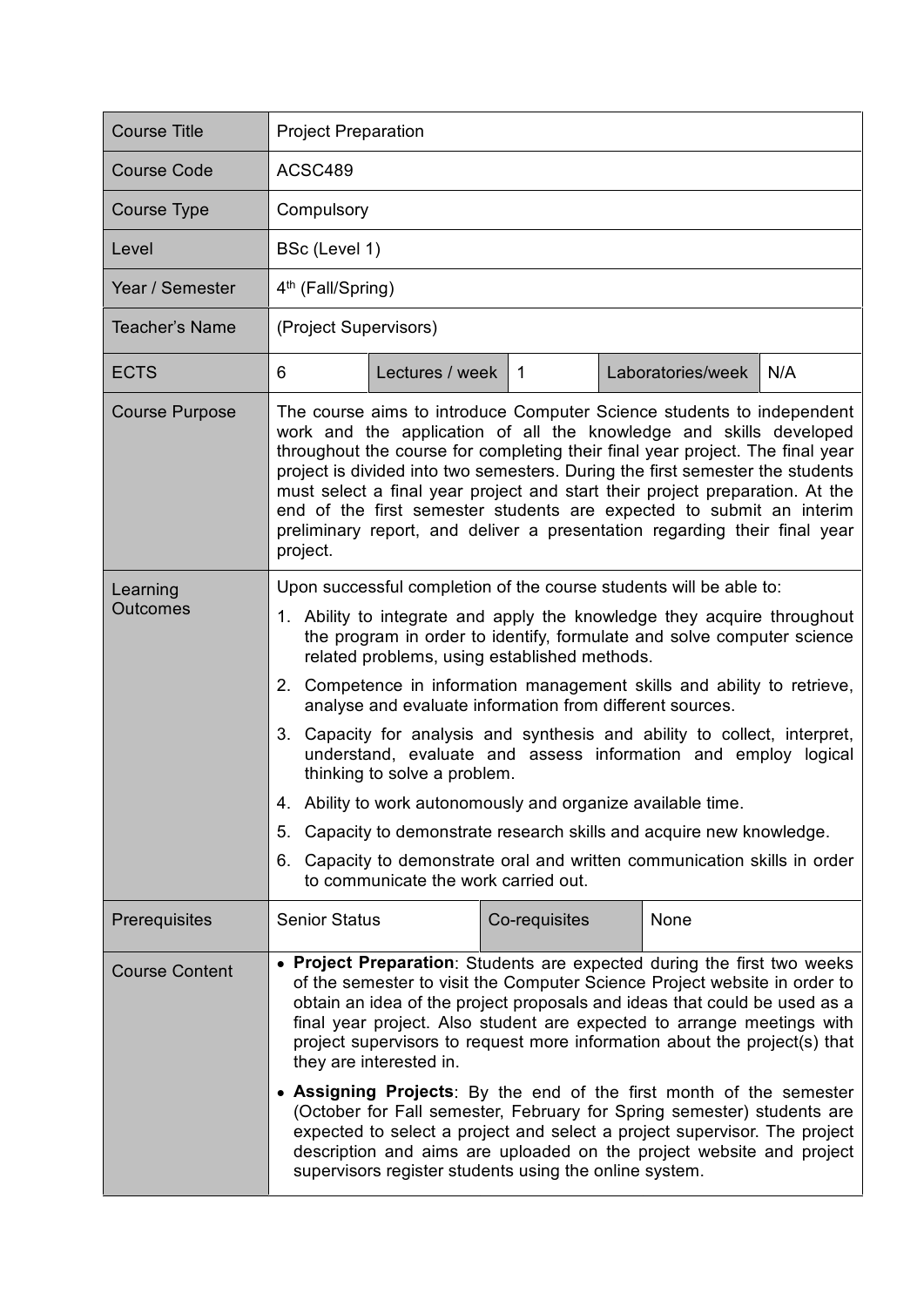|                         | • Responsibilities: During the following two weeks after a project has<br>been selected, students should prepare a timetable and plan their time<br>accordingly having in mind that their time must be organised between<br>courses and the final year project. Having previously discussed the<br>project objectives with their project supervisor, students should develop a<br>Gantt chart with firm deadlines with the aims and milestones of the<br>project.                                                                                                                                                                                                                                                                                                                               |
|-------------------------|-------------------------------------------------------------------------------------------------------------------------------------------------------------------------------------------------------------------------------------------------------------------------------------------------------------------------------------------------------------------------------------------------------------------------------------------------------------------------------------------------------------------------------------------------------------------------------------------------------------------------------------------------------------------------------------------------------------------------------------------------------------------------------------------------|
|                         | . Project Scheduling: Within the next month (November for Fall<br>semester, March for Spring semester) students should research and<br>submit to their project supervisor a literature review of the project, which<br>is going to be included in the preliminary report, and later on in their final<br>year project report.                                                                                                                                                                                                                                                                                                                                                                                                                                                                   |
|                         | • Deadlines: One week before the end of the semester students are<br>expected to submit their preliminary report to their project supervisor. By<br>the end of the semester students should be able to demonstrate<br>knowledge and understanding of the project specifications and<br>objectives. Furthermore students should be able to know which tools<br>and/or programming languages should be used and be able to justify<br>why they have been selected. Also students should be able to know<br>what is expected to be developed during their final year project. In their<br>preliminary report students are expected to address the above issues.<br>The style and the content of the report should be discussed with project<br>supervisors, based on the Departmental Style Guide. |
|                         | • Deliverables: Finally students are expected to prepare a brief<br>presentation for their project and the work carried out so far. In their<br>presentation students should be able to demonstrate and address all the<br>above issues regarding their final year project. The project presentations<br>are taking place one week after the end of the semester exams.                                                                                                                                                                                                                                                                                                                                                                                                                         |
| Teaching<br>Methodology | Contact time with project supervisor: Once per week, accordingly. Contact<br>time with other members of the faculty (for guidelines/help): By<br>appointment.                                                                                                                                                                                                                                                                                                                                                                                                                                                                                                                                                                                                                                   |
|                         | Project work is supplemented with a one period per week contact time with<br>the project coordinator or with project supervisors to ensure that students<br>have followed through the procedure of undertaking a project. Moreover,<br>during contact time students obtain useful information on project planning,<br>finding, accessing and evaluating resources, and most importantly<br>structuring the work carried out for the project in a manuscript (preliminary<br>report) and preparing a short oral presentation.                                                                                                                                                                                                                                                                    |
| <b>Bibliography</b>     | Textbooks:<br>Students are expected to reference a number of books relevant to their<br>project work.<br>References:                                                                                                                                                                                                                                                                                                                                                                                                                                                                                                                                                                                                                                                                            |
|                         | Students are expected to reference a number of books, periodicals and<br>other referenced material relevant to their project work                                                                                                                                                                                                                                                                                                                                                                                                                                                                                                                                                                                                                                                               |
| Assessment              | By the end of the semester students should be able to demonstrate<br>knowledge and understanding of the project specifications and objectives.<br>Furthermore students should be able to know which tools and/or<br>programming languages should be used and be able to justify why they                                                                                                                                                                                                                                                                                                                                                                                                                                                                                                        |